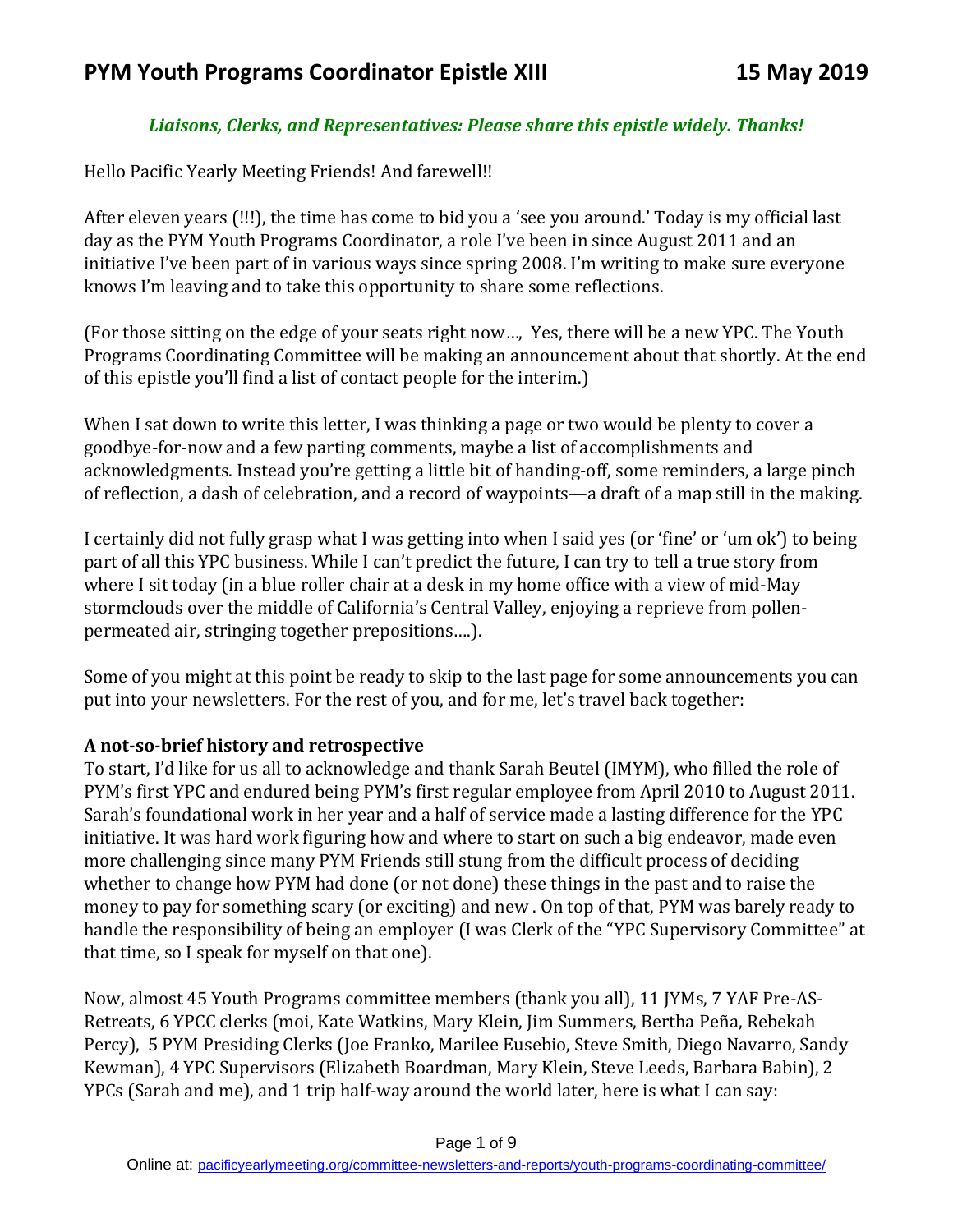## *Why me, oh lord….*

In 2008, I was invited into a process that was already underway to create that paid YPC position. I had attended PYM Annual Session a few times in 2000-2002 as a new Friend and young adult in La Jolla Meeting; six years later I received a call from then-Clerk of PYM's Ministry & Oversight Committee, Laura Magnani, saying "so I hear from Darcy Stanley that you have experience working with teenagers." At that time I had just finished a PhD program in Geography during which I had worked with a youth group in a small farmworker community near Davis, CA, doing youth-led community-based participatory action research and mural painting. I was a few months away from accepting a job as Co-Director of a Sacramento/Oakland-based nonprofit that promoted youth-led research for community and organizational change. I had long given up on attending Annual Session, instead joining Davis Meeting and taking up occasional wider Quaker opportunities like the World Gathering of Young Friends and the AFSC Mexico Summer Service Project.

#### *Why youth?*

By the time those PYM Friends reached out and pulled me back in, they had already discerned that a 'youth coordinator' was their desired solution. Solution to what? Well, even as an eventual co-creator of the formal proposal to create the YPC position, I never heard a concise problem statement. There was certainly a fair amount of worry about younger Friends growing up and leaving disillusioned, that their spiritual needs had gone unmet, and that the leap from youth to adult within PYM and local Meetings was seen by some as an unappealing route.

Early on, before PYM made the final decision to proceed with hiring a Coordinator and during the time when Vanessa Julye from the FGC Ministry on Racism was regularly traveling in the ministry at PYM sessions, I spoke up in plenary (maybe it was ministry) to challenge PYM to recognize that the effort to address brokenness among the ages of PYM must run in tandem with other ways that PYM has struggled and needs to keep trying to be a truly welcoming and inclusive community. That if we were going to put effort into this one strand that we not forget or diminish the others. It was interesting to me at the time that focusing on youth seemed easiest for PYM (and those of you who were there know it was not 'easy' at all).

## *A vision of what?*

Thanks to an inspirational visit from Emily Stewart, the then-FGC Youth Ministries Coordinator, and Betsy Blake as her elder, to the 2009 Spring College Park QM, we on the Youth Programs committee adopted the language of "a vision of a vibrant, intergenerational Friends community." We also eventually ended up buying many copies of FGC's book, Build It! A Toolkit for Nurturing Intergenerational Spiritual Community, and gifting them to every Meeting and Worship Group in our YM and to the JYM Committee.

## *But how?*

What ensued was an effort to make youth more visible and central within the community, to provide resources to nurture and support novel ideas, and very practical things like advocating for the registration process to adequately take into account the needs of the

Page 2 of 9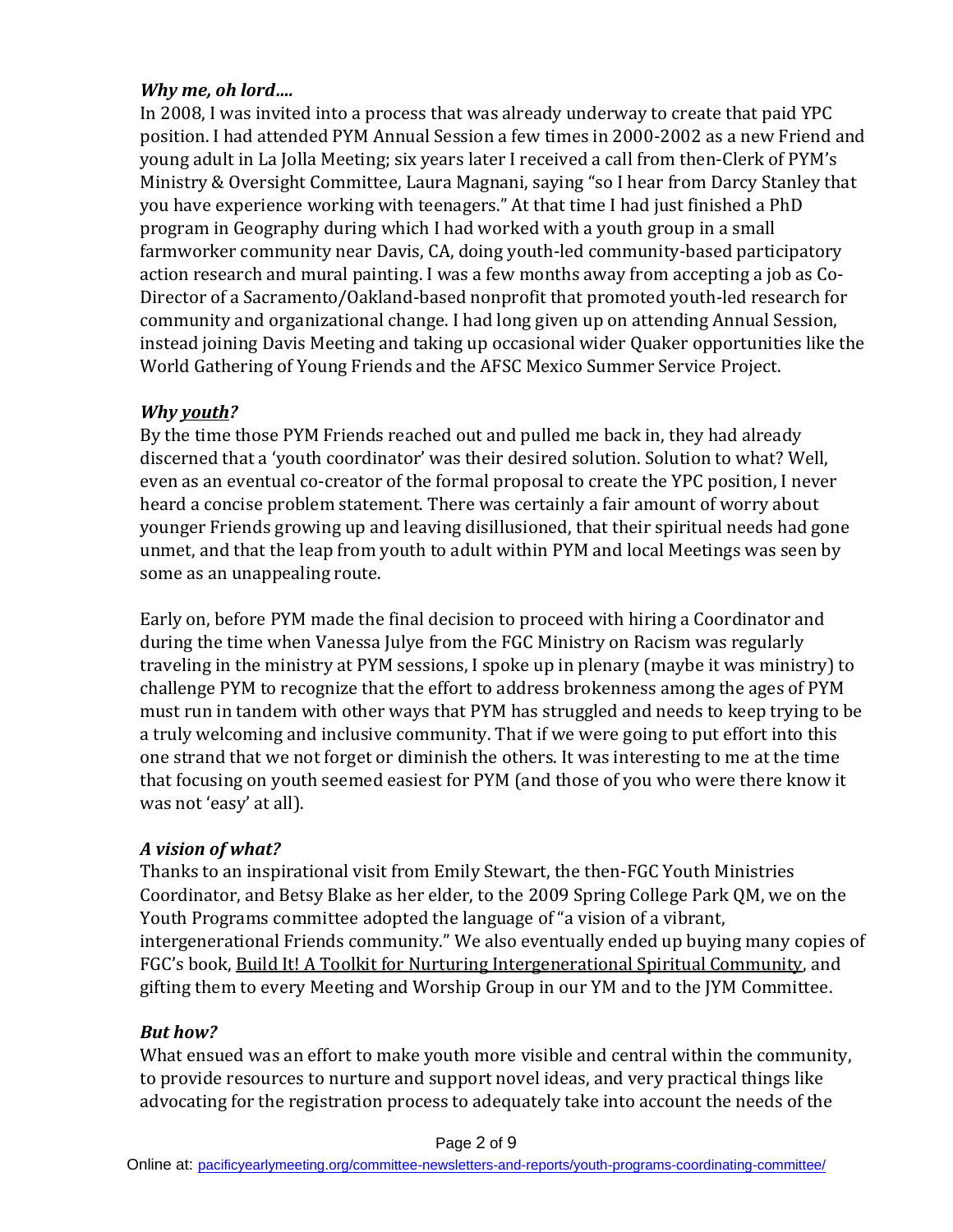young adult, teen, and (eventually) children's programs. We worked on things like creating systems to help the volunteers on high-turnover committees learn and remember what their tasks were without having to reinvent them each time. Also things like teaching young people how to use email for Quaker business and do conference calls (sorry, kids), and older folks how to use social media (sorry, not sorry), and everyone how to learn and practice the kinds of spiritual deepening that are prerequisites in the search for Unity within Diversity. There was a lot of awkward stumbling along the way, and eventually some lasting changes. I'm admittedly regretful in retrospect that there was probably some propping-up of dysfunctional systems that would have been better to let wither or metamorphose. On the other hand, there are also some goals left far from unmet, such as figuring out how to support all the Monthly Meetings and Worship Groups to have their own local vibrant youth programs and solid intergenerational community. I will certainly remember fondly the visits, for example: worshiping and presenting among the Calaveras Big Trees with Delta Meeting, facilitating activities at the Orange County Meeting's retreat at the outdoor center in Julian, leading games and walking the Sundial Bridge with Redding Friends, provoking creative skits on outreach at Humboldt and Grass Valley, helping Sacramento Meeting start a middle-school group, and getting Berkeley Friends to be silly.

It still could be useful if some folks could look back and recreate a problem statement apropos to the beginning as a marker of where the PYM community started, but at least the current YPC Committee will try to capture in words where we are now when they publish their recent program evaluation.

Let's all applaud the  $\sim$ 60 PYM Friends who have participated in one or more of the 10 "FRAP Trainings" or "Becoming at Adult Allies to Youth Workshops" put on by Sarah Beutel or me. Sarah and Mary Klein's original training agenda and role-play scripts served as an evolving backbone for these experiential workshops. Participants went on to join the rolls of Friends who serve on children's and teen committees, programs, and camps at the YM, QM, and MM levels. Some of these folks contribute not by direct youth-work, but by finding myriad ways for their Meetings and themselves to understand and meet the needs of younger Friends, and striving to make the whole Friends community more welcoming and inclusive.

## *Money is a tool, not an end…*

The generous gift that created the PYM Bob Vogel Endowment and thereby the "Youth Programs Fund" in 2013 is proving itself to be essential in creating the conditions for change. The YPCC and I have worked to create and fine-tune the application and administration processes that have provided opportunities to a (low) estimate of 250 Friends and friends over last 5 years. While we can count the dollars spent and activities conducted, it is the qualitative description of the impact on individual youth and intergenerational spiritual community that is the most compelling and is still coming to be understood.

A brief history of this fund and endowment: in 2013, PYM and the YPCC accepted (with some strain to find Unity in accepting the terms and responsibility) this large gift of money from Pacific Friends Outreach Society (PFOS) when it laid itself down and offered its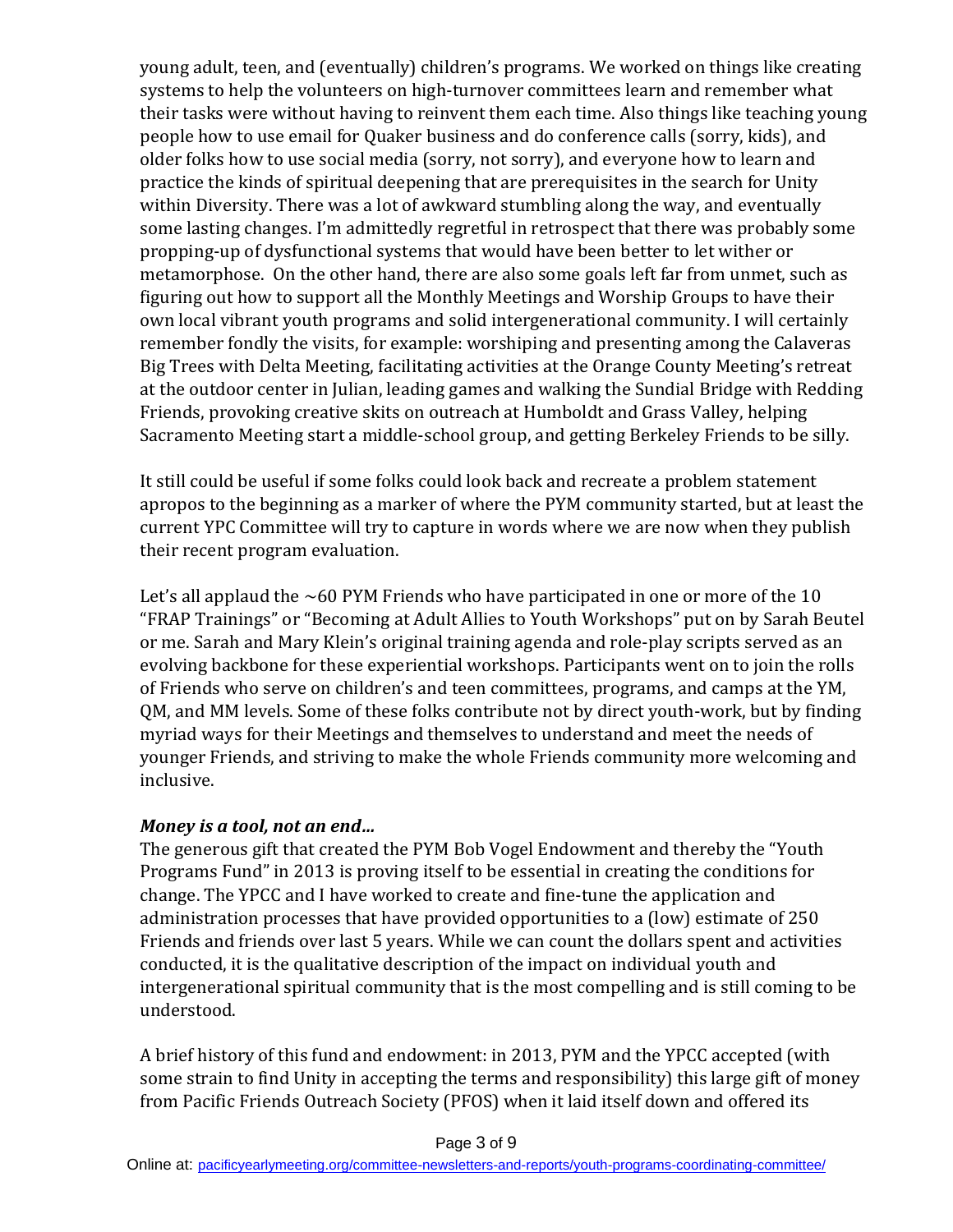holdings to be known as the "Bob Vogel Endowment" to be used at the discretion of the YPCC. Thus the "Youth Programs Fund" was born, receiving interest from the Endowment. The YPCC uses this to fund internal initiatives of the committee as well as selected proposals from external applicants. PFOS asked that the endowment be named after Friend Bob Vogel, in honor of his lifelong work for peace and justice, commitment to young people, and service to PYM and f/Friends widely.

#### *… and we've done some pretty cool things thanks to that money …*

Interest from the Bob Vogel Endowment fills our "Youth Programs Fund" with approximately \$8,000 of interest twice a year (in this recent economy), giving us financial resources to support a variety of ministries, leadings, and skill development. Since inception in 2014 through early 2019, the Youth Programs Fund has awarded over \$75,000 of its \$81,000 interest earnings so far for youth and adult allies to attend events (e.g., camps, Quaker Center workshops, Pendle Hill workshops, White Privilege Conference, Western Young Friends New Year's Gathering, California Indian Conference, El Salvador Service Learning Trip, Quaker Earthcare Witness, Mystics Retreat); for intervisitation between Quarterly Meetings and Yearly Meetings (including CPQM, SCQM, Intermountain YM, Australia YM, Pacific YM, and Reunion General de los Amigos en Mexico); for young adults to organize retreats before Annual Session and workshops (e.g., clerking, leadership, AVP, couple enrichment); as seed funding for the Quaker Oaks Farm Spring Youth Service-Learning Camp and Summer Peace Garden & Documentary Film workshop, both with the Wukchumni Tribe; and to take action (FCNL Youth Lobby Day, School of the Americas Watch in Nogales, Selective Service hearings testimony, racial justice trainings for Pacific YM Friends, including the "Right Relationships with Native Americans" workshop); and to provide resources for spiritual accompaniment (eldering).

I'm personally grateful for a recent donation of \$5,000 to the Vogel Endowment from Davis Meeting a couple months ago in honor of my nearly eight years of service as the Youth Programs Coordinator. In adding to the endowment, gifts like this increase the interest generated from the investment into the indefinite future and thereby the number of projects and activities the YPCC will be able to fund and support.

FYI Application deadlines for the Youth Programs Fund are June 20th, September 20th, December 20th, and March 20th (near the equinoxes and solstices): [pacificyearlymeeting.org/youth/resources-funding/](http://pacificyearlymeeting.org/youth/resources-funding/)

## *… such as Spring Camp: A vision of peoples gathered on the Land*

One thing I was not at all expecting to get to do as YPC that became a core piece work and one of my favorite projects is the Spring Youth Service-Learning Camp with Quaker Oaks Farm (QOF) and the Wukchumni Tribe. Spring Camp brings together Native and non-Native, Quaker and non-Quaker, youth and adults, creating relationships with each other and with the Land. This project began as a convergence of Bill Lovett's vision of youth gathering at his beloved Quaker Oaks Farm in Visalia, a commitment by Elizabeth Boardman as the first YPC Supervisor to have us help make Bill's vision a reality, the Wukchumni Tribe's relationship with their ancestral Sacred Land and willingness to partner with awkward but well-intentioned Quakers while staying focused on their own

Page 4 of 9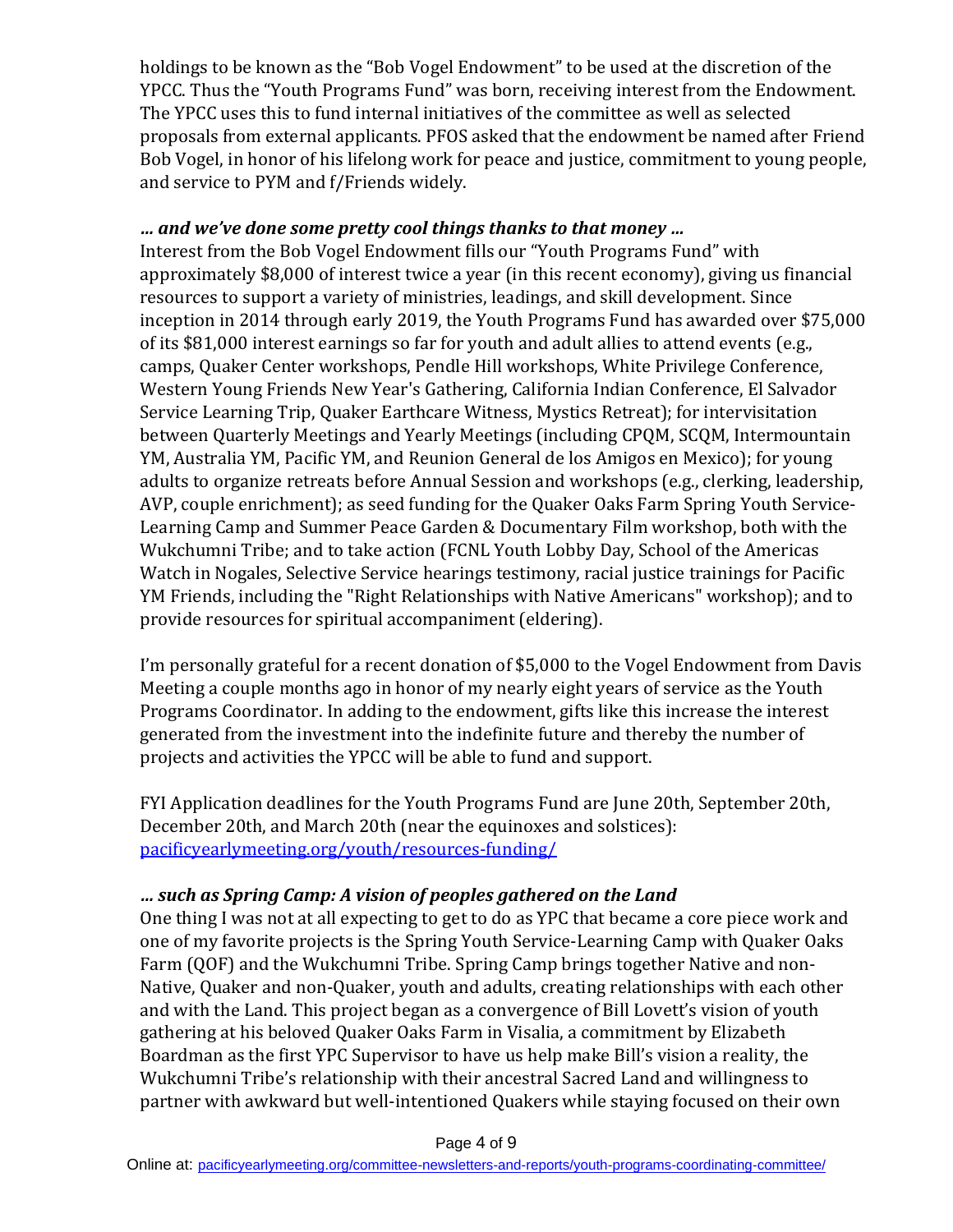cultural resiliency, and what would become the eventual QOF nonprofit organization's mission "to support and strengthen our community by providing a learning environment for acceptance and tolerance, an appreciation of our many local cultures, and the stewardship of our shared land," with members of the Wukchumni Tribe, Visalia Friends Meeting, Visalia Unitarians, and others serving on the QOF Board. YPCC has provided both financial and people-power to develop and sustain the camp, contributing \$3,000-\$4,000 nearly every year from the Youth Programs Fund to supplement camper fees and donations, as well as my time as YPC in planning, participating, and bringing in interested Quaker youth from afar. Other current and past members of the committee have participated as planners and staff, including Barbara Babin, Elizabeth Boardman, Jim Summers, Julian Garrett, Mary Klein, Melissa Lovett-Adair, and Stephen Myers.

This past April we held the 6th iteration of this camp, this time on the theme of Sacred Fire / Inner Light / Spark Within. YPCC intends to continue as co-sponsor into the indefinite future, as it's a particularly special relationship in part because of the legacy of the YP Fund and Bob Vogel Endowment being put into the YPCC's care by PFOS after it decided to lay down itself and the gave up the dream of a permanent site for PYM at QOF. Much of that money came to PFOS –and thus to the YPCC— as a donation from one Friend who was inspired to contribute a large sum after visiting the Farm and hearing Bill Lovett's vision. [quakeroaksfarm.org/portfolio-items/spring-service-learning-camp/](http://quakeroaksfarm.org/portfolio-items/spring-service-learning-camp/)

#### *From Visalia to Oz and back again*

Receiving the call to be an invited guest at Australia Yearly Meeting's 2016 session and to travel for six weeks among Friends and Meetings across the continent felt like a huge affirmation of the work that I and we had done here. To get to have Thistle West and Cathy Walling as elders and co-ministers (trans)formed my understanding of what it means to carry a concern, to minister, and to elder. I continue to stay connected (thanks, Facebook and Facetime – amazing technologies!) and to hear about ways that what we brought has nurtured AYM's own work, including the adoption of our "FRAP" term, ha! With Thistle's help, I was also able to offer six Becoming Adult Allies to Youth workshops there with some minor but significant cultural adjustments.

In return, I received a great gift of learning about the work of AYM's First Nations People's Concerns Committee and various Aussie Friends' experiences of being allies in the struggle for indigenous rights and justice. One piece of evidence that this intervisitation has planted seeds back home in PYM-land is a new addition this year to the Visalia Meetinghouse and Quaker Oaks Farm of a certificate that reads:

*"In Witness and Friendship, We respectfully acknowledge the Wukchumni People as the traditional caretakers of this land, and honor their elders of the past and present, and their emerging youth."* 

Unbeknownst to me before-hand, Friends and Wukchumni Yokuts who prepared this land acknowledgement used the very phrasing given to me by David Carline (Google him), an AYM Friend and recently-deceased elder of the Kooma/Gwamu People (with one translation of the Aussie 'custodians' to 'caretakers,' more accurate to Wukchumni and US language and culture), that I've used and shared about since returning from that trip. Now printed, signed by witnesses, and waiting to be framed in wood from the fallen namesake

Page 5 of 9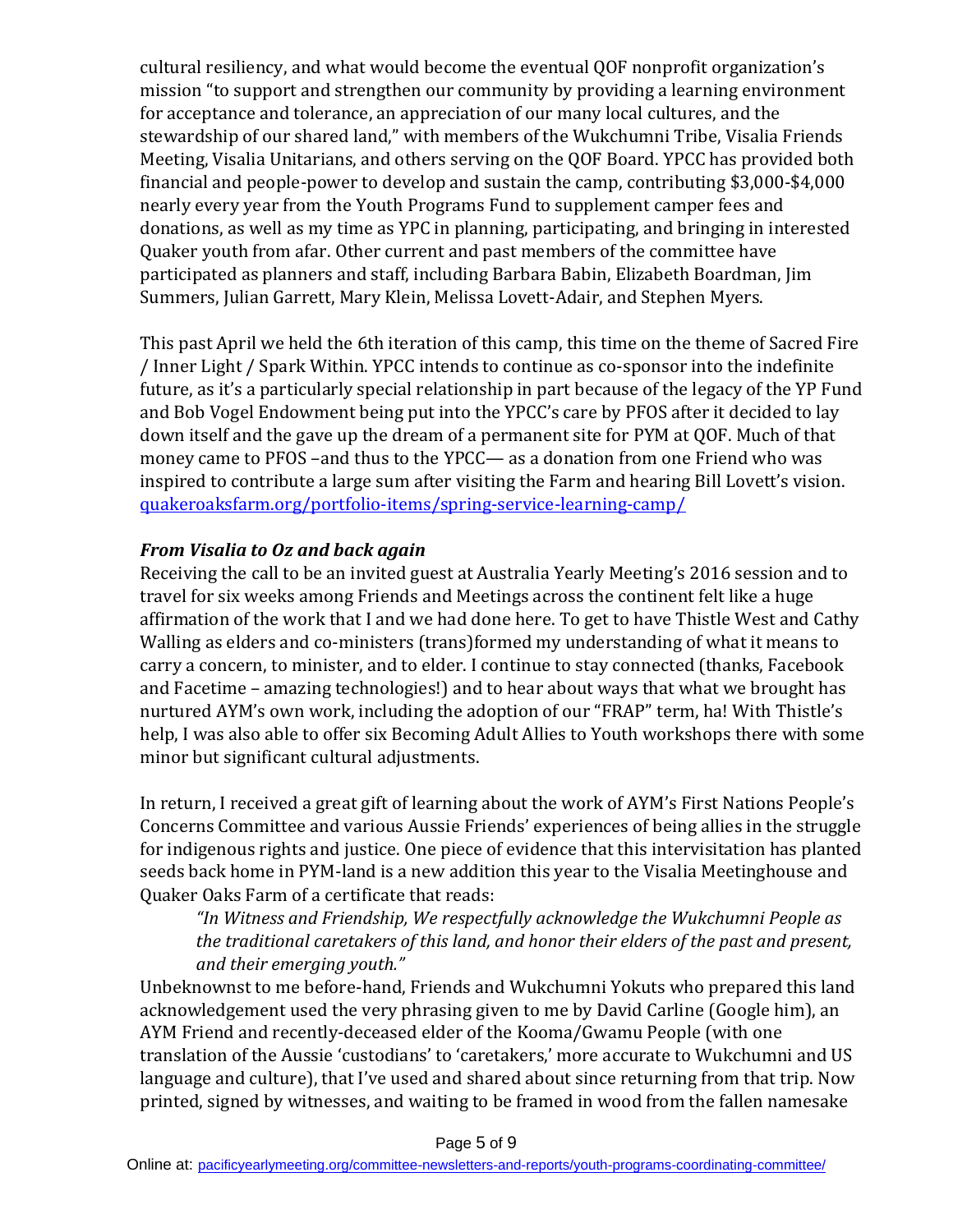Quaker Oak, this sign, I'm certain, is a pointer something else as well: A metaphor that perhaps some of you will help articulate?

# *Respecting elders and resurrecting the practice of eldering are related but not identical*

I have personally grown in important and not always easy ways from participating in the unique experiences of Spring Camp and traveling in the ministry in Australia, as well as the general work of supporting our PYM, QM, MM, and Quaker organizations to develop greater capacity to be their/our/my best selves. As Jim Summers in particular has helped me to see through our collaboration with the Wukchumni Tribe, a vibrant, intergenerational community also respects and honors its elders: in that context, a person doesn't become known as an elder only due to their age, wisdom, and life experiences, but also because of their respectable character that has been nurtured, tended, and pruned along the way. I long for the PYM community to be one where that level of deep respect pervades all gatherings and interactions together, a place where, as Cathy Walling has taught me, we name, nurture, and affirm the many gifts amongst us. A place where young Friends and newcomers and wayward Friends can consistently find patterns and examples of Integrity to follow, and where when we each inevitably stumble, there are loving arms of accountability and care waiting to catch and to guide us. Where we collectively have the courage to refuse to allow dysfunction to reign in the name of tolerance.

## *Interconnection and intersectionality are also related but not identical*

Over time, the language of the vision YPCC had early on has evolved to specify "a vibrant, *diverse*, intergenerational Friends community." There's still plenty more work to do, and we can also celebrate our journey of learning and unlearning thus far. Through it all, it is the relationships with folks committed to the inseparable necessities of being good caretakers and friends of one another, of our communities, of our fellow beings, and of our collective home that have kept me going and that stand out to me as I transition from this particular ministry into the as-yet-unknown. Thank you especially to all you teens and young adults, now one to eleven years older than before, who mentored me to understand what it is that you need, what you have to give, and what it is that we are and can become together in community. And so much gratitude to the Quaker, Wukchumni, and other elders who have patiently put up with and even appreciated my burrs… and seen through the armored veneer to know that I, too, need gentleness and affirmation.

## **Can't this be summed up in a more tidy way?**

To make a long story short, I've recently found myself explaining to people that if my job as YPC has been to do XYZ, then I've also had to do A-through-W, often invisibly in the background, in order to make it possible to even attempt the main objective. (Like spreadsheets that track the Youth Programs fund cash flow; and another spreadsheet that serves as a detailed checklist for planning JYM; and training members of four committees every year how their budgets and travel reimbursements and attendance assistance happen; and promoting organized chaos as folks learn how to make use of online technologies like Google Docs; and and and.... Oh, and that time Sally Kingsland and I brokered a peace deal about 13 year olds –also known as the Great "Transitions Policy" of 2016— between Children's Program and JYM.)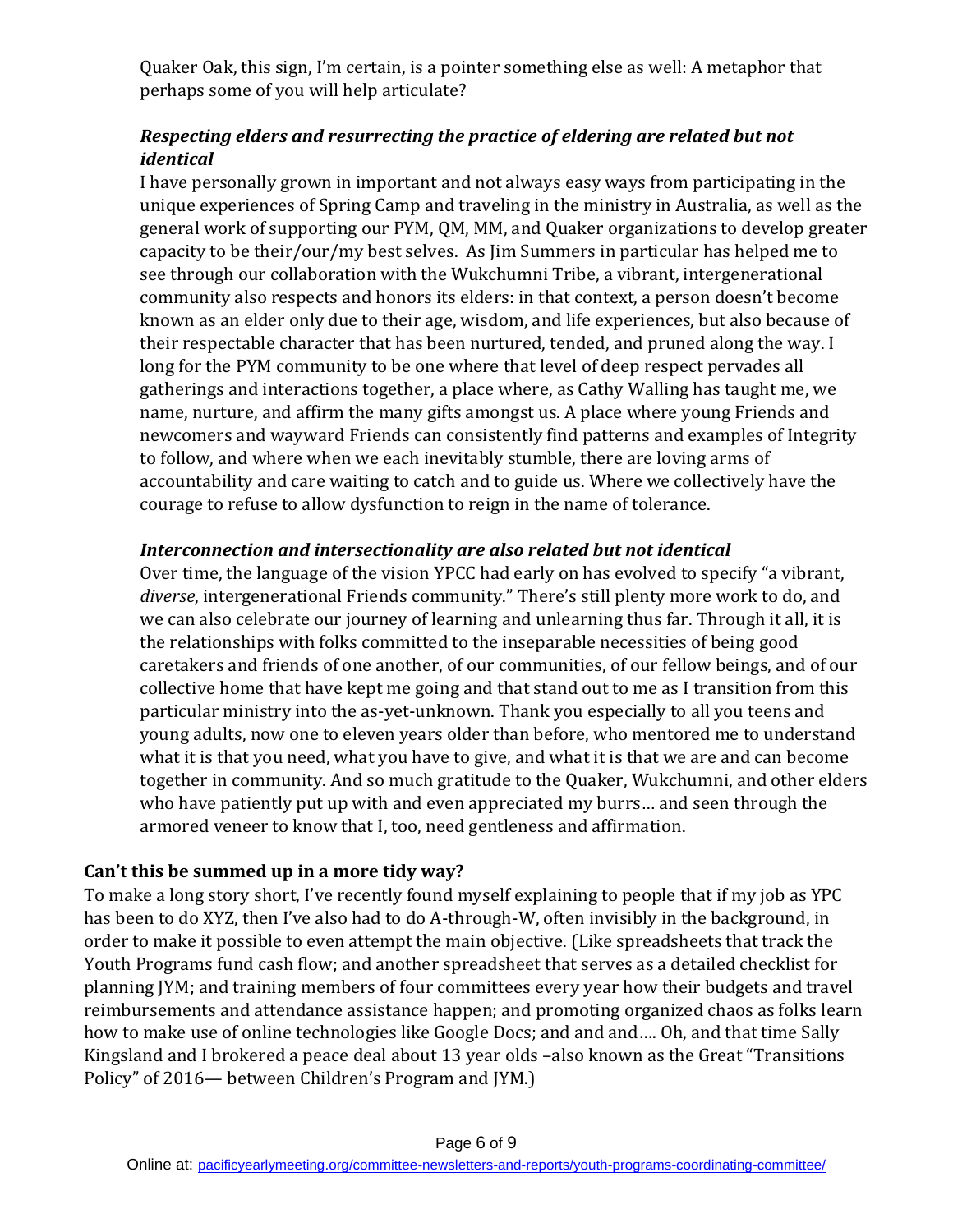## **The only way out is through**

## **Or, Conflict is not avoidable. Let's deal with it.**

So here are a few points of advice that many of you have heard already, either when I visited your Meeting or Worship Group, led you through an Adult Allies to Youth workshop, consulted with your committee, or held space for your worries and joys and lamentations and hopes. However, I probably couldn't have written this list a decade ago:

- Before we can heal the world, we have to start with tending to the pain in ourselves and our own community.
- Don't do for others what they can do for themselves. (We heard cautions from the beginning about how professionalizing PYM might let volunteers off the hook or encourage false beliefs that money could really buy us out of our problems, and I have certainly been tested in this area.)
- Find the strengths, gifts, and potential that already exist, and build on that foundation. (Like the fact that we already have five QM gatherings plus annual session plus camps, so let's really commit to supporting them.)
- Ask for help to fill the gaps. Don't try to do it all alone.
- Be ok with messing up. As I heard someone say recently, perfectionism is oppressive to self and others. This is complementary, not contradictory, to having high standards. (Note to self…)
- Make space for others. Take a healthy risk. "Step up, step back."
- Focus on being our best selves with one another. If it's obvious that the Meeting community/ies have something special going on, then people will be attracted. If the Meeting community/ies have done their work to become truly open, welcoming, and affirming, then the newcomers will want to stick around. (Contentious plenaries and bureaucratic committee meetings are not a huge draw. … Gathered meetings full of faithful silent and spoken ministry, on the other hand, and fellowship and activism along with people who know and care about one another and are committed to shared values, can be the balm that someone didn't even know they needed.)
- Deal with conflicts rather than avoiding. This is the only way to conflict transformation. A seeming lack of conflict is either because we're in the shallows or there's a plank in the way.
- Remember that young people sometimes need to travel far far away to know that home is where they came from. Some find 'home' elsewhere, and that's more than ok, it's a good thing.
- In youth work, focus on the young people of NOW, not just the 'future leaders.'
- Many of us adults who fear working with young people share the commonality of having some sort of trauma in our own youth or in our past experiences as parents or caretakers. While a few of us probably shouldn't take on youth-work (or need to do a lot of self-healing and growth first), most of us could use a little encouragement to try it out, and knowing we're not alone in our fears and past hurts can make all the difference.
- Get plenty of sleep. Every day. (JYM, I'm *not just* talking to you.)

# **Now for a short-story prose-poem**

*Once upon a time the YPCs intended to send out quarterly-ish epistles. There was no central PYM communications database or mailing list.*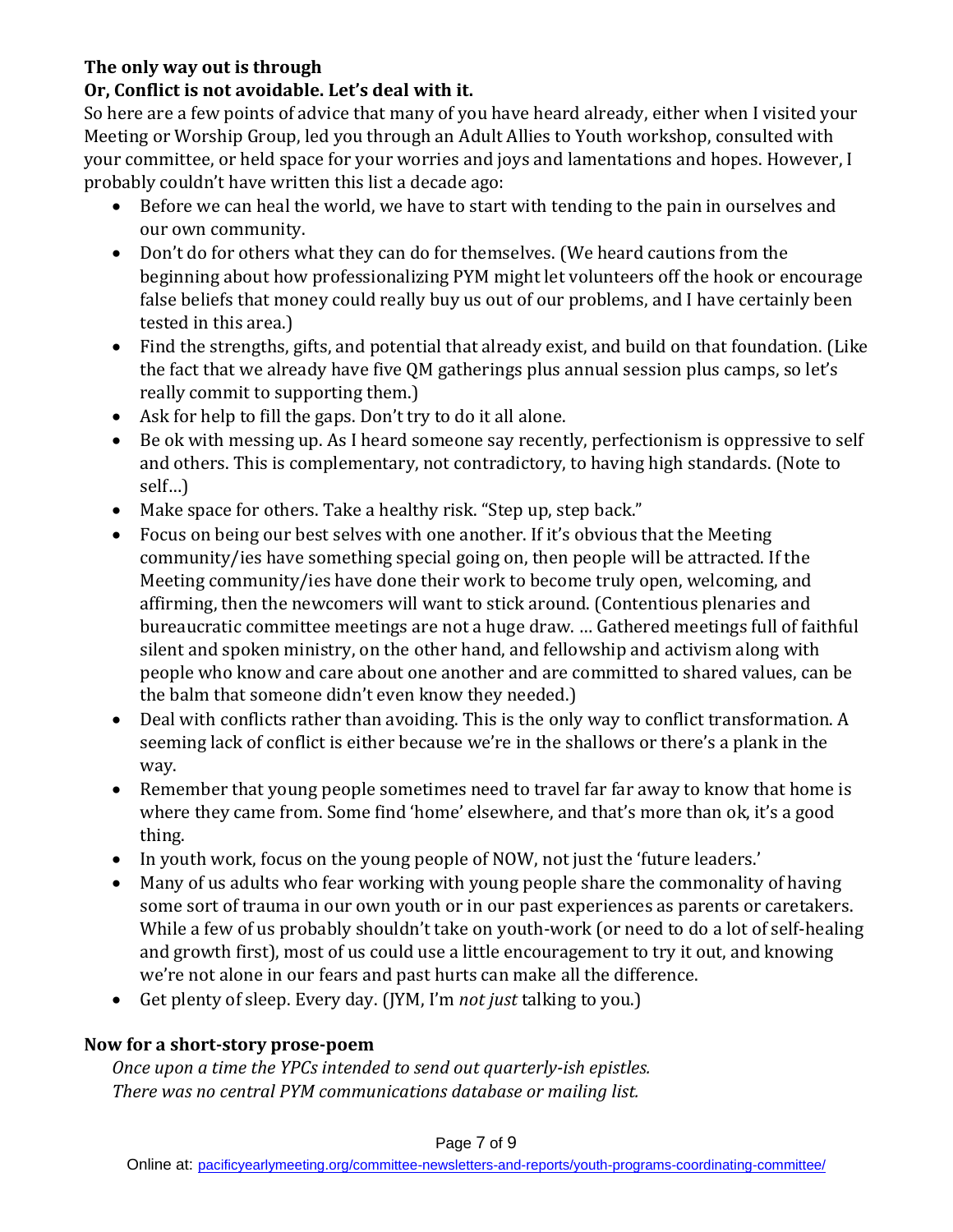- *So the YPCs created one. And now it's co-managed with the PYM Assistant to the Clerk (thanks, Sharon!).*
- *Then along came Facebook, a place for young adults! Today it's become the land of many older adults (and election interference…). 'Pacific Yearly Meeting Youth Programs' has a page: are you a follower?*

*Meanwhile, Insta[gram] is apparently where it's at for teens.*

*The PYM website became a usable hub, too (thanks to Don Bean and George Mills and me, et al.).*

- *So if you look at the YPCC's new page on the website, you'll find all the past epistles (and reports and other stuff): Number XII was from April 2015 (omg)!*
- *The "Calendar of Youth and Intergenerational Activities" that used to be a core part of these epistles also moved online and is printable from there. Plus it can be updated throughout the year. (Registrations for summer camps now open!!! Registration for PYM Annual Session about to open! There's plenty of funding for everyone to attend who wants to! Regional gatherings are essential for young Friends' sense of community, belonging, and what it means to be a Friend in today's world!)*

## *Fin….*

*Epilogue: Epistle XIV possibly coming out this summer.*

*Postscript: JYM and Children's Program are seeking volunteers for PYM Annual Session – get your fees waived and make a difference for youth and families. Deadline May 22nd to apply:* [pacificyearlymeeting.org/2019/documents/ypc/volunteer-jym-children-2019/](https://pacificyearlymeeting.org/2019/documents/ypc/volunteer-jym-children-2019/)

# **Bye for now**

I am not planning to attend Annual Session this year. I am taking some time to recoup, and I hope that giving the new YPC space will allow for a fresh spin on the work. I hope that all of you will welcome the new Coordinator, support the YPC Committee as they continue to learn how to be both Friends and responsible employers (not an oxymoron), keep on creating the safe-but-notoverly-safe container for this experiment, and get ready and open for the next leg of this journey.

Now that I've shared my own thoughts and memories on my tenure, I encourage individual Friends, Monthly Meetings, and PYM committees to also take a moment of reflection on the past and future of the youth programs, and offer words of support and encouragement to the new YPC and the YPCC.

~*Alyssa*

Alyssa Nelson, Outgoing Youth Programs Coordinator, Pacific Yearly Meeting, May 15, 2019 …. No more exclamation marks …. from me, anyway. (!)

# **Current Youth Programs Coordinating Committee members:**

Barbara Babin (Supervisor), Bitsy/Elizabeth Carr (Children's Program volunteer), Jennifer Carr, Kiernan Colby, Julian Garrett, Stephen Myers, Rebekah Percy (co-clerk), Melissa Lovett-Adair, Bertha Peña (co-clerk)

Ex officio: Sandy Kewman (PYM Presiding Clerk), Gail Eastwood (M&O Liaison) Three or four of the four youth slots are coming available for next term – inquire via the clerks.

## **Contact People for the Interim, and Beyond, For Youth Programs-related business: YPCC Co-Clerk**s:

Bertha Peña <bertha.pena@gmail.com> Rebekah Percy <rebekah.sophia@gmail.com>